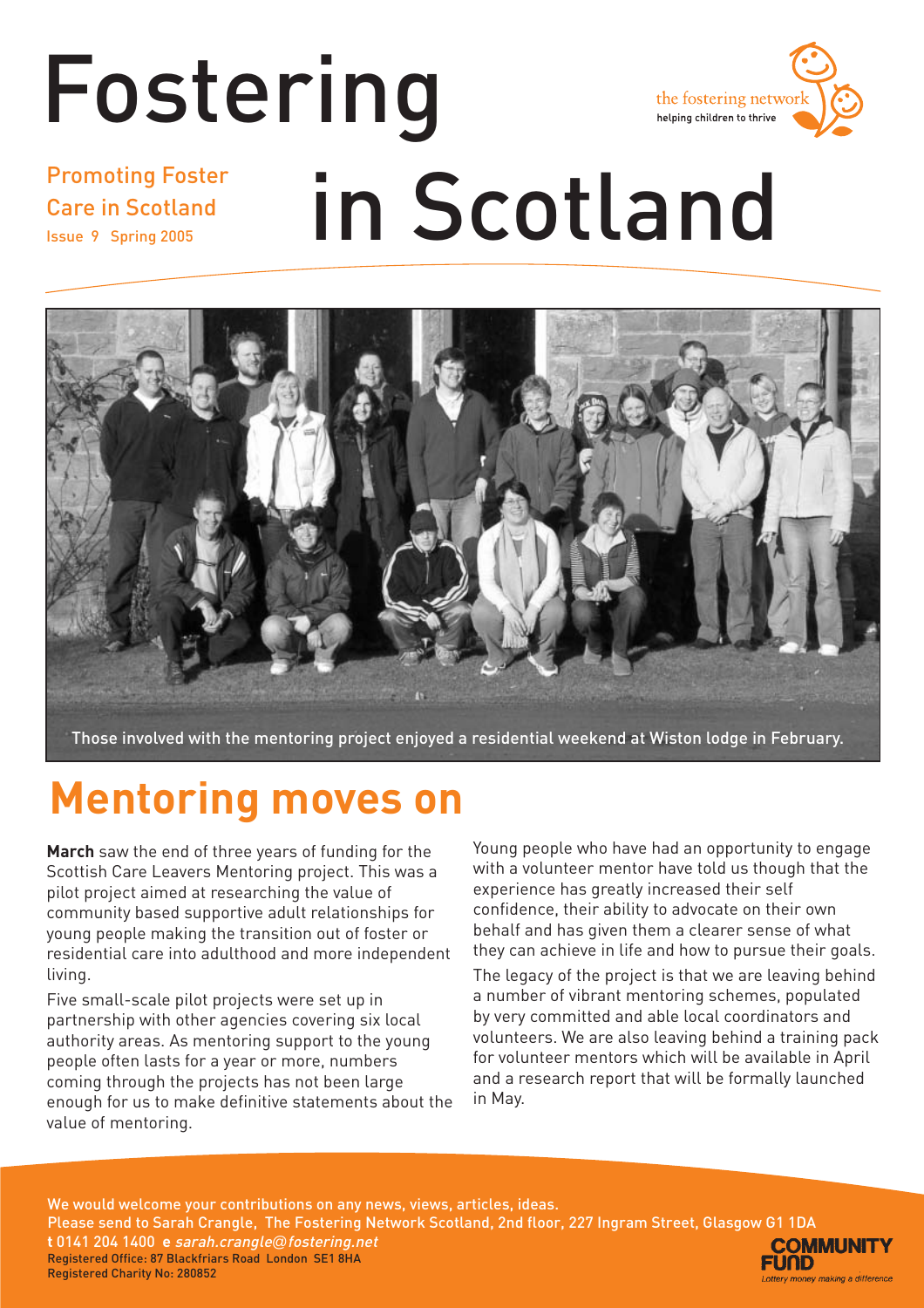## **Contact us at:**

The Fostering Network Scotland 2nd Floor, Ingram House 227 Ingram Street **Glasgow** G1 1DA

**t** 0141 204 1400 **f** 0141 204 6588 **e** scotland@fostering.net

#### **www.fostering.net**

**Director**  Bryan Ritchie

**Office Administrator** Linda Curran **Clerical Assistant**  Johanna McLauchlan **Administrative Assistant** Deborah Cook

**Advice & Mediation** Sandra Moody

#### **Training Manager** Sue Robertson **Training Administrator** Joy Crawford

**Young Peoples project** Kausar Karim

**Fostering Links project** Sarah Crangle

### **In this issue**

**faced with an allegation** a foster carer shares her experience

**foetal alcohol syndrome** the challenges of caring for a child with fas

**dates for your diary:** training courses membership meetings focus groups

#### **what's new in the Fostering Network?**

Fostering Links project Young People's project Scottish Care Leavers Mentoring project

# **Hello Folks!**

It's been several months since the last Fostering in Scotland, and a lot has happened as regards fostering in Scotland in that time. I only have space to mention a few of the developments and would encourage you to check out our new website, or come along to our membership meetings the details of which are enclosed with this magazine, or alternatively contact your local Regional Adviser, whose details are included in this magazine.

For starters we are nearing the end of *Caring for our Children* which has looked in detail at fostering in Scotland, you may remember filling in the questionnaire some months ago, if you are a carer. In part two we asked Social Work Managers what they saw as the major issues, and in part three, which we have just completed, we consulted widely on the core skills required to undertake the fostering task. All these reports are with the Scottish Executive and part one was instrumental in securing the £12m investment announced in the Parliament, in November 2004.

Unfortunately we have had to wind up the Mentoring project, due to us not being able to find ongoing funds, similarly there will be no more Summer Schools as the Scottish Executive have decided not to continue to fund this annual event. I know that those foster families that attended over the last five years will be disappointed that they will not be able to attend any further schools, but we will continue to press the Scottish Executive and who knows!!!

All our projects report that 2004 was their busiest year, our **Advice Information and Mediation service** dealt with over 380 referrals, and helped 46 foster families facing allegations.

Our **Training Team** delivered 86 days training across the country attended by over 200 carers, social workers, and others.

The **Young Persons project** looks to have finally got the government to do something about police checks in terms of overnight stays, an issue that has remained difficult for carers and young people alike.

There's so much more to report, possible changes on Allegations, Post Approval Training, Sons and Daughters Support, Carer/Peer Support Systems, Allowances and Fees.

Check out our website, or give me a call, if you have a support group, association, or if you work in a family placement team we would love to visit you and discuss the issues in more detail, just give us a call on 0141 204 1400

**Bryan Ritchie Director, the Fostering Network Scotland**

## **YoungMinds training**

#### **The Scottish Executive** are

funding YoungMinds to train anyone working with looked after children on how to support and meet the needs of children and young people with a mental health problem. Research shows that children who are 'looked after' have a higher rate of mental health problems than children who remain with their families. YoungMinds are keen to attract foster carers to this training.

All courses are free. YoungMinds is the national charity committed to improving the mental health of all children and young people.

If you are interested in attending this training contact Caroline MacIntyre at Young Minds, 102-108 Clerkenwell Road, London. DC1M 5SA. **t** 020 7336 8445 **e** enquires@youngminds.org.uk visit www.youngminds.org.uk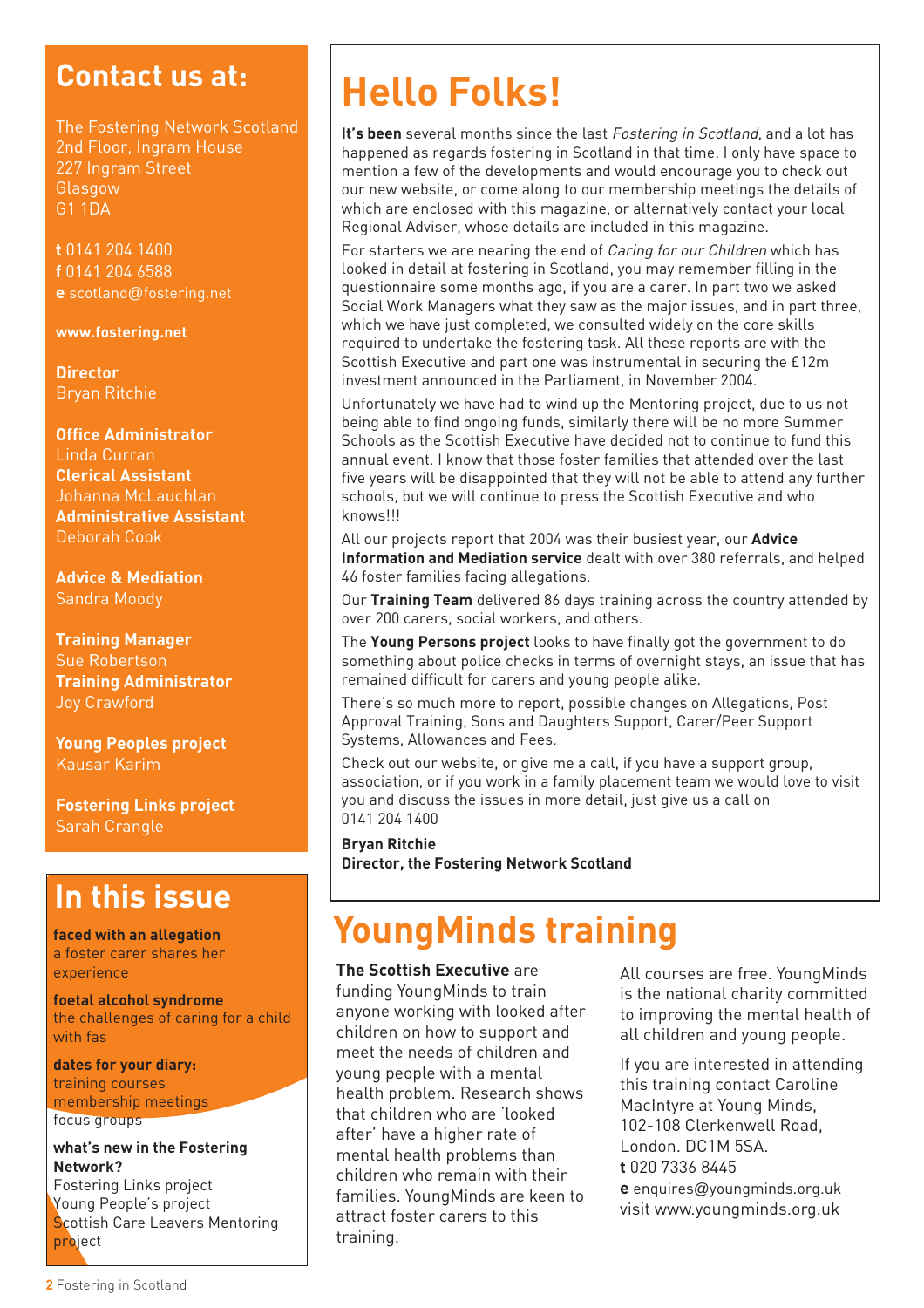### **Dear Members,**

It is really good to be writing this column again after the lengthy gap when we were without staff or resources to continue the newsletter or membership meetings. We all look forward to working with Sarah to get the links project well established. We need your help to ensure that the issues we consider are the ones that would be of interest to you whether you are a carer, a young person in foster care, a fostering link worker, a social worker for fostered children or the son or daughter of a carer.

A lot has been happening in the months since the last meetings and Bryan will be covering the key developments in his contribution to the newsletter. I am delighted that the Scottish Executive is giving fostering the attention and respect it deserves. Euan Robson, the Deputy Minister for Education and Young People, has taken a very keen interest in what foster care is about and what the fostering partners need to make the service strong for the children who are cared for by carers across Scotland. I was in Holyrood with Bryan when Euan Robson and many other MSPs debated the fostering service. The value that they placed on the work done was very clear. We will be relying on all of you to keep fostering in the sights of your local MSPs as we work in partnership with the Executive to take some of the key issues forward with the new monies announced by the Minister.

The Scottish Committee has been meeting and looking at how they can be more active in supporting the Fostering Network staff in their work and what tasks we could do to improve services. We have added a new member to the Committee, Kay Jackson, and she will be the link with the south east parts of Scotland. With Marjorie Ruddick from the north and Katrina Weldon from the west, they will work with Sarah to arrange the meetings across Scotland and be a contact point for foster carers wanting more information about the meetings.

The Board of the Fostering Network for the UK has also been active and we are reviewing the strategic plan for the UK. This plan will be complemented by business plans for each of the countries. The Board is also looking at how Trustees are elected and what skills are needed at that level to ensure that the Board works effectively to promote the interests of all those involved in the fostering service. It is very important that everyone on the Board keeps in the forefront of all work and planning that we are there to help children and young people thrive in foster care.

I am looking forward to meeting many of you as we go round Scotland for meetings in 2005. If you have issues you want to raise with me then please feel free to write to me at the Fostering Network in Glasgow. I will always be pleased to hear from any of our members.

Anne Black

**Chair, Scottish Committee Spring 2005**



**Scott Telfer,** Project Worker for the last two and a half years with the Scottish Care Leavers Mentoring Project, leaves us to take up the post of National Development Manager with the Scottish Mentoring Network. We wish him every success in his future.

# **Foster Care Fortnight**

**Foster Care Fortnight** is an annual campaign which raises the profile of fostering and highlights the need for more foster carers, co-ordinated by the Fostering Network.

During the two weeks, fostering services around the UK hold events and promote in their communities and through their local media the urgent need for more foster carers. Currently, there is a shortage of 10,000 foster carers in the UK.

Over the past three decades Foster Care Fortnight has helped raise the awareness of fostering, and in particular encouraged people to consider becoming foster carers.

Foster Care Fortnight is supported by television presenter Davina McCall, Madness lead singer and TV presenter Suggs and children's author Jacqueline Wilson.

In Scotland the Childrens Commisioner will be launching our call for 1700 new foster households, to meet the needs of children and young people.

If you get the chance look at our web site, and given it's election time why not ask your local MP what they intend doing about recruiting more carers?

**Foster Care Fortnight 9 May - 22 May 2005**

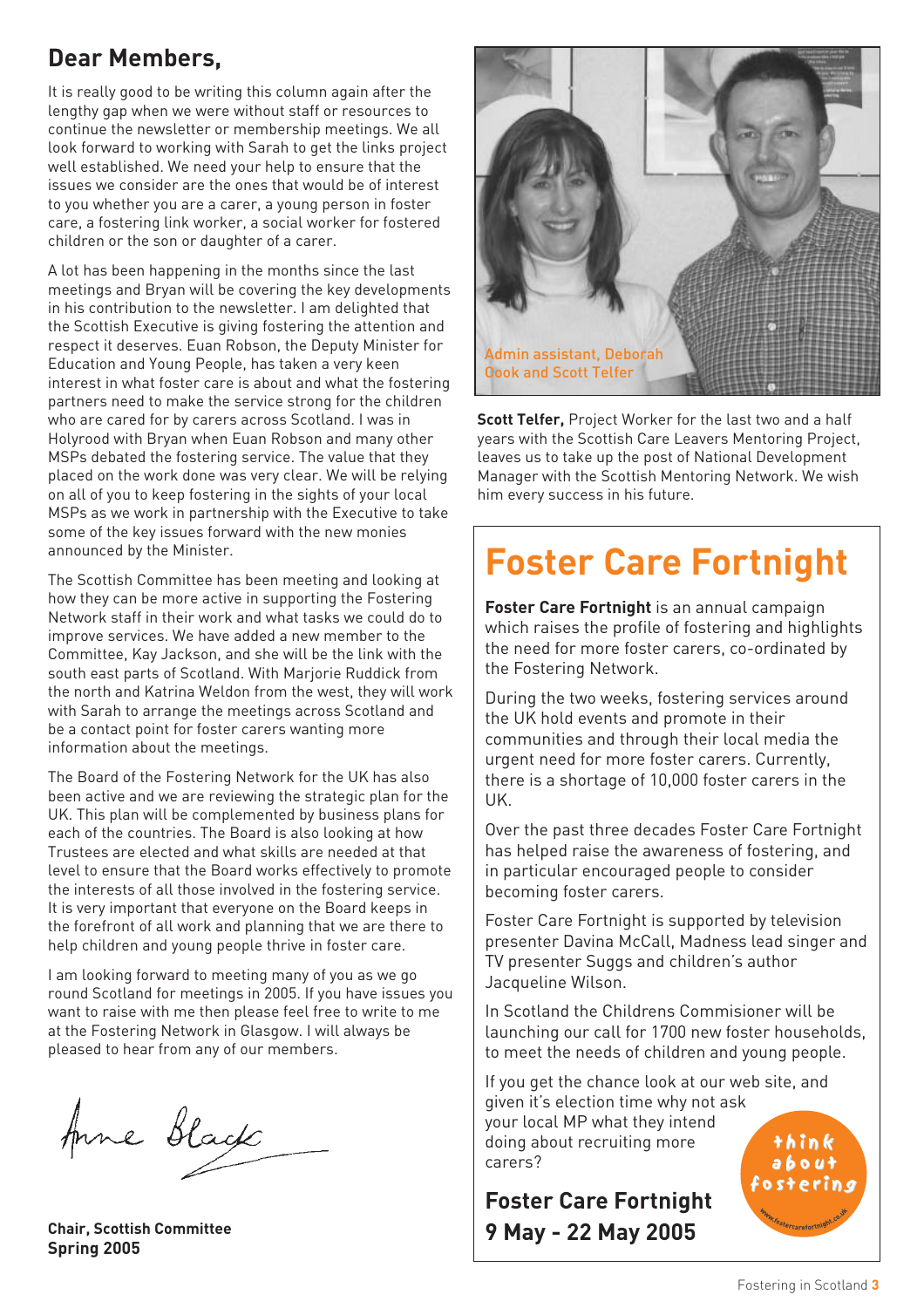## **What should I do when …. faced with an allegation?**

**One carer** shared her recent experience of having an allegation of assault made against her by her 10-year old foster child. Her foster child had been in placement almost 18 months and has been assessed as having ADHD and severe attachment disorder. During this time he has displayed extremely challenging behaviours, verbally and physically assaulting those within the household. The carer, with the support of her social worker had researched various alternative methods for managing behaviour that had been proving to have some success throughout the placement.

On the day in question, the behaviours began to escalate, with the carer contacting emergency social work at lunchtime for support. While waiting for support to arrive, the carer had tried to prevent her foster child from running out of the house, resulting in him being scratched. The child was removed, the police interviewed the carer and subsequently charged her with assault. The charge was not proceeded but the carer faces a review and referral to the Fostering Panel.

The carer shares what she has learned from her experience:

- Record all incidents, and send a copy to the social worker
- Seek help from social work, other foster carers, the Fostering Network and the internet on dealing with difficult behaviours
- Take part in training courses
- Do not try to restrain any child unless you have been properly trained in how to do this.
- Try to have someone with you for support, if possible, when being interviewed about an allegation, as you will be very confused and anxious at this time.

Sandra Moody, Advice and Mediation worker for the Fostering Network, agrees with this advice, and also suggests being clear with your link worker as to their role. It is important to have the support of your link worker during this time. Members of the Fostering Network should also contact the legal helpline, and if being formally interviewed by the police, should seek legal advice.

More controversially the carer suggests that all incidents of assault on the carer or their family or at school should be reported to the police, as the police indicated that it would have been helpful to know more about his behaviour.

We would be interested to hear you views on this.



## **Reception at Edinburgh Castle for foster carers**

**Over 160** carers attended a reception hosted by the Minister for Education and Young People Mr Peter Peacock, and the Deputy Minister Mr Euan Robson, who has special responsibility for foster care.

Every local authority and agency were asked by the Fostering Network to send at least four carers to this event in recognition of the contribution that they make to the lives of children and young people.

It allowed carers an opportunity to talk directly to both the Ministers but also the civil servants, about the issues facing the service across Scotland.

Bryan Ritchie, Director, the Fostering Network Scotland, attended the evening, 'As you can read in his article Mr Robson found the evening a real success, and all the carers I spoke to certainly enjoyed both the surroundings, and also the chance to talk face to face with the Ministers.'

### The Fostering Network Scotland Membership Meeting **Facing the challenges**

**Tuesday 31 May 2005 Forthbank Stadium, Stirling Wednesday 1 June 2005 Jury's Inn, Glasgow Time 10.00am til 3.00pm (Buffet lunch will be provided)**

The day will look at some of the behavioural challenges faced by children in care, including attachment difficulties, foetal alcohol spectrum disorders and attention deficits.

**Speaker:** Dr Helen Minnis, Yorkhill Royal Hospital for Sick Children Includes workshops:

#### **I don't have a problem child, I have a child with a problem Attachment & Challenging Behaviour**

This is a one-day event, being held on two consecutive days. These meetings are free and open to anyone interested in the foster care service.

Please confirm your attendance by completing the registration form. For further information, please contact the Fostering Network Scotland **t** 0141 204 1400

the fostering networ helping children to thri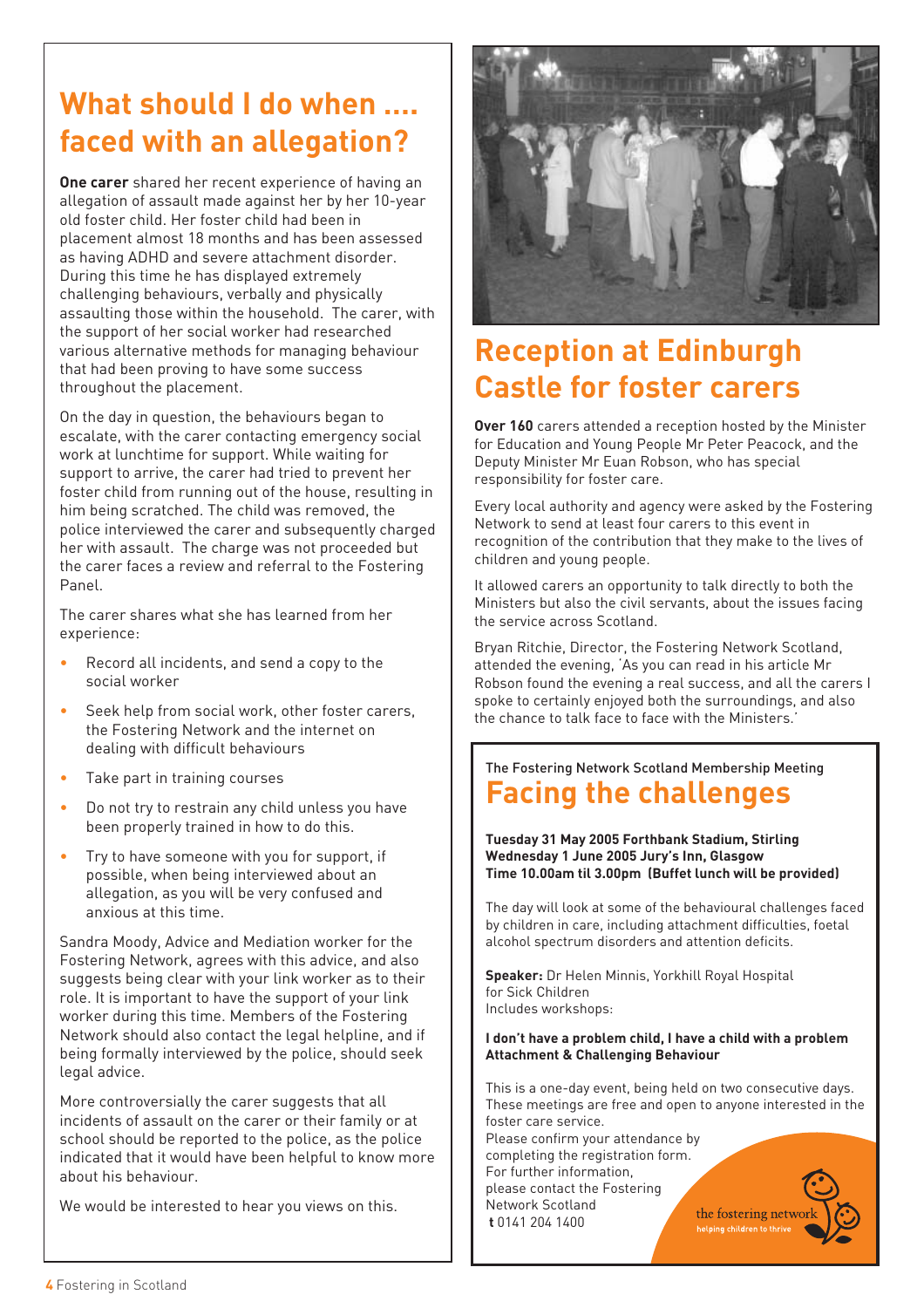

## **Message from the Scottish Executive**

**The contribution** that foster carers make to vulnerable children's lives should never be underestimated or undervalued. At times of crisis, foster carers are there offering badly needed support and stability. They are there in the quieter times as well. Without the help and guidance of fosterers, vulnerable young people would not have the chance to make the most of their lives.

More than 3,500 children in Scotland need to have the support of a caring foster family environment. This means that today the valuable skills of fosterers are in unprecedented demand.

My priority is to make sure that young people who are away from their families, whatever the reason, get the best care available. I want these children to feel safe, valued and ready for whatever challenges they may face in their future.

I want each and every one of them to have the chance to fulfil their potential, to have the confidence to aim high and to know that they can turn their hopes into reality. We must try to end the fate of too many looked after children, which is to fall between the gaps and find

themselves condemned to a life of underachievement.

Fostering is one way that we can try to achieve this ambition. I know that for some young people residential care will always be the best option for them. For many, the emotional support and nurturing that foster carers can provide is invaluable.

Doing well at school and getting qualifications is clearly an element of young people's development. Exam passes influence the future paths of children, helping children choose their paths of work or study. Fostering helps to boost educational attainment.

Children who have a good attitude to learning are more likely to have ambitions for further education and careers beyond that. They have the determination to get there. Fostering helps instil children with the confidence to push their limits and reach for the top.

However the most recent figures show disappointing exam results for all looked after young people. That is why we are providing £6 million to enable local authorities to run pilot programmes aimed at improving educational attainment to learn what benefits not only individual children but communities across Scotland.

If more children are to benefit from the care and support of fosterers, we need to attract more carers. One of the ways we hope to do this is by improving fostering services across Scotland. That is why I was pleased recently to announce a significant boost to the funding of foster care.

We have also linked up with the Fostering Network, so that we can hear first hand about the changes carers want and need to help them cope with their challenging roles.

The Fostering Network has looked closely at fostering services in Scotland, and is especially considering the issues of support and training. The perspective of foster carers themselves will help us ensure that the services and supports are strengthened in a way that will genuinely be of help.

We are also working to update the legal framework for adoption and long-term fostering to reflect changes in society since the law was originally passed some twenty-five years ago. Our proposals for change will be the subject of extensive consultation and we will ensure that the voices of foster carers are heard as part of this process.

It was a privilege to meet dedicated foster carers at the reception we held in your honour at Edinburgh Castle in March. It is important that the contribution you have all made to so many young people's live is recognised. I found your stories and experiences so inspiring and just want to reaffirm my real admiration for what foster carers do.

Ministers are determined that all Scotland's children get the best possible start in life. There is no doubt that foster carers play a huge role in that process.

Through the care and confidence that fosterers provide, many of our most troubled youngsters now have the self-belief vital to their future. I firmly believe that foster carers are essential in ensuring that all of the next generation is confident and successful.

#### **Euan Robson**

Deputy Education Minister



### **The Fostering Network Scotland Open Courses Summer 2005**

#### **Caring For Young People Who Have Been Abused**

1-day course Tuesday 17 May 2005 Thainstone House Hotel, Inverurie, Aberdeenshire Price: £70 members (£140 non members), includes lunch

#### **The Skills To Foster Leaders Course**

3-day course Tuesday 14, Wednesday 15, Thursday 16 June 2005 Mount Royal Hotel, Edinburgh Price: £210 members (£420 non members), includes lunch

#### **New Course Child Protection**

1-day course Wednesday 8 June 2005 Ramada Jarvis Hotel, Glasgow Price: £70 members (£140 non members), includes lunch

If you would like to discuss any of the above training days or any of our other courses further, please call and speak to a member of the training team on 0141 204 1400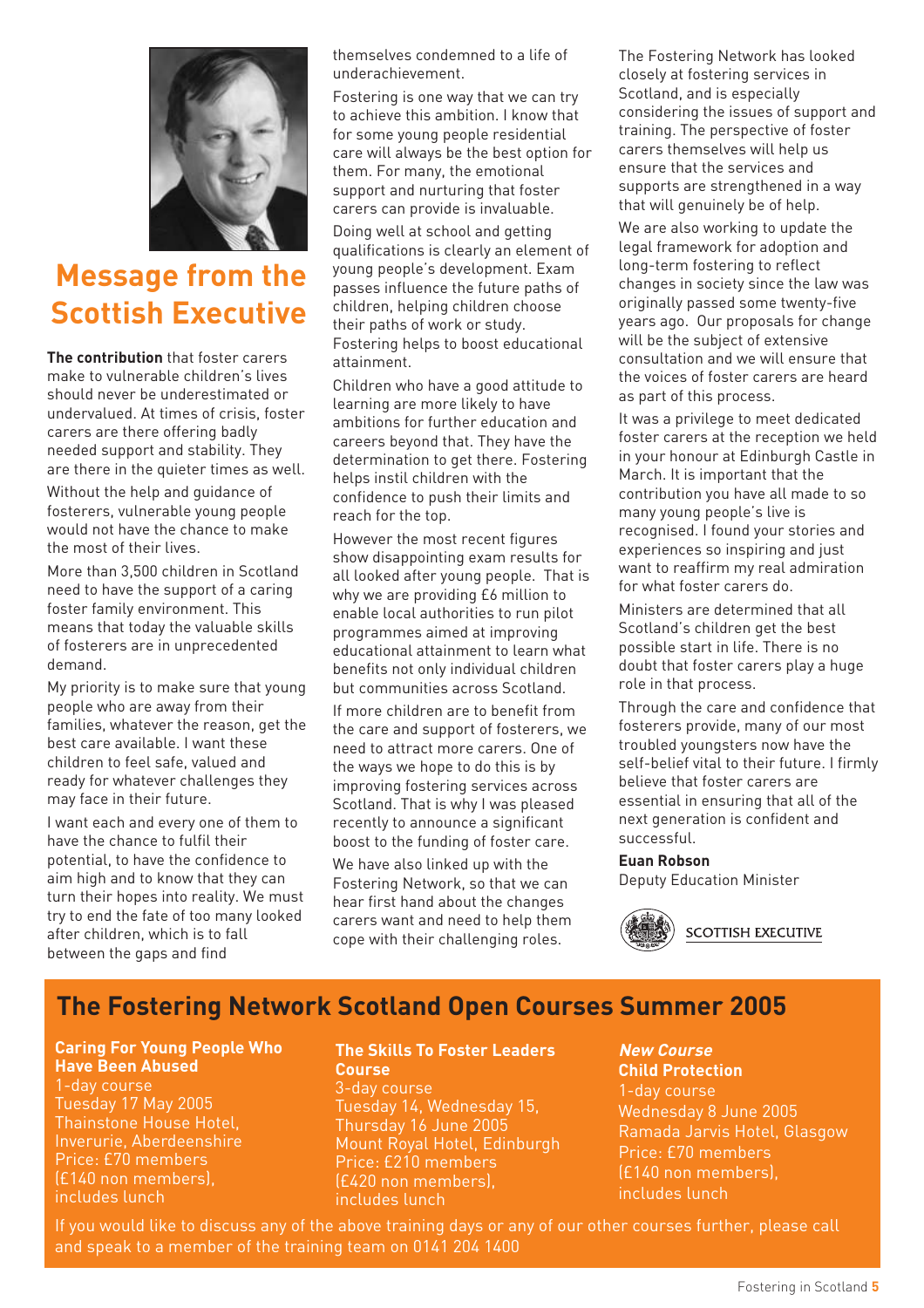



## **Renfrewshire say thank you to carers**

**A reception** hosted by Renfrewshire Council was recently held, allowing foster carers to take a break from their busy lives and enjoy an opportunity to gather informally over lunch with other carers, heads of social work and council leaders.

Depute Provost Jean Goldie thanked carers for the essential service that they provide within the community. Cllr Tommy

Williams said, 'Foster carers are a crutch in times of need. Today's lunch is a token of esteem.'

Thanks was also given to Marion and Ed Crangle receivers of Provost's community award 2004 for their contribution to foster care over the past 16 years, and to foster carer Margaret Coia who has cared for over 100 placements over the years. Mrs Coia said, 'It's not often I get a chance to chat with the other carers like this. It's

good to keep in touch with what's going on and speak to the other carers.'

Director of Social Work, David Crawford said, 'as well as the recruitment of prospective carers, we must ensure the retention and support of existing carers who are the most valuable resource we have. There is a clear preference to have children in families if at all possible and foster carers provide this essential service.'

# **The Fostering Links project**

**The Fostering Network Scotland's Fostering Links project is a new three-year project funded by the Community Fund.** 

**The project aims to strengthen the supports within the foster care community, reduce isolation amongst members and highlight the issues that face the foster care service in Scotland today.** 

The Fostering Links project will bring members together, raising awareness of the issues surrounding the provision of foster care and will empower

those directly involved in foster care to lobby decision makers, with the Fostering Network providing encouragement, support and training where identified.

A variety of mediums will allow a two-way exchange of ideas, issues and information between the Fostering Network and all the partners involved in the provision of foster care. **Membership meetings**, representative **focus groups**, Fostering in Scotland **newsletter** and the development of **support groups** across Scotland, will all feature within

the project, and are all essential channels for ensuring that the views of those on the front line are communicated to decision makers by members, and similarly, are vital forums for allowing communication from decision makers to members.

**For further information about the Fostering Links Project contact Sarah Crangle, Fostering Links Project Worker, t 0141 204 1400 e sarah.crangle**@**fostering.net**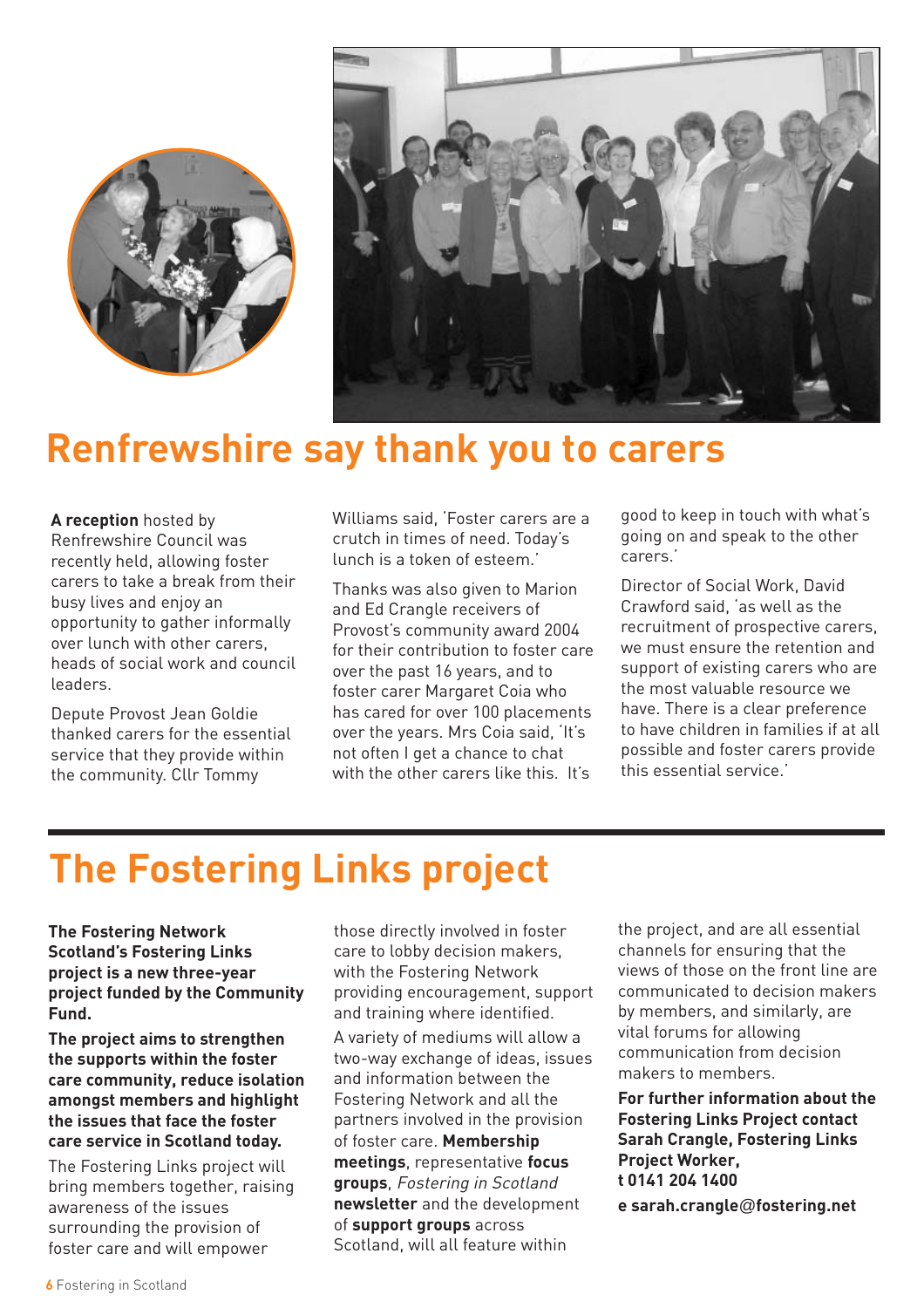

### **Young People's Video Project**

**The Young People's project** will be launching two new videos later this year. Both videos have been made with young people working with the project, across Scotland. One video highlights the experiences of children and young people in foster care and the other highlights the experiences of sons and daughters of foster carers. Young people from across the country were involved in gathering material for the videos. Two young people's planning groups have spent many months working on the style, content and direction of the videos. Jacqueline Scott and James Watt outline their involvement below.

'In 2004 I was offered a place in being a part of making the Fostering Network video making. I was stunned and couldn't believe it! I knew it would be a great thing to get involved with. I was working with other people and they were great. It was good meeting new friends and we all had a great laugh working together.

Every week I would have to meet up with Kausar in the train station so we could get a train to Edinburgh to meet the rest of the group. We would always go for

something to eat before we went to an office room to discuss the filmmaking. I learned a lot after doing this.

I hope it puts a good point to social work. I've learned and seen the two sides of foster people and us. I've learned that its not just about foster kids, its about us too. It's about how we feel and what we need.

We do hope the video works out as we have put a lot of effort into it and tried our best. We have all stuck together and helped each other. Kausar has been a great help to us as well; we couldn't have done it without her. The group got on really well and it has been a great experience for us all.'

'I have been involved with the Fostering Network for about a year. My involvement with them has been educational and fun because I have learned more about foster work and I have met more people who have been in similar situations as mine. I have had fun while I have been involved with this project. I have been on a weekend camp where I got to do cool things such as rock climbing, abseiling and pot holing.

I have recently been working on an educational video. There have been two others helping me with the video. Kausar has helped with the video as well and gave us tips and guidelines to follow whilst writing the script.

The video is going to be for social workers to help them understand how people feel and how people can change their lifestyles and attitudes just by being involved with social workers and foster carers. I have had a great time whilst being involved with this project. I also think that if the Fostering Network gets noticed more by people then they will think differently about people in foster care. They will realise that we aren't bad people, it's just something that happens in life – some go into foster care and some don't. My name is James Watt and I would like to tell people, who are in foster care to enjoy it or at least try, don't live life feeling sad or depressed or even odd because you're in foster care, just be yourself.'

# **Focus Groups**

**We welcome** the return of our focus group structure in April 2005. Meetings are being held twice yearly in Aberdeen, Ayr and Edinburgh, and involve representatives of both carers and family placement workers from local authority and voluntary agencies coming together to discuss current issues relevent to them, at a grass roots level.

#### **The Regional Adviser for the west is Katrina Weldon**

Argyll & Bute, Dumfries & Galloway, East Ayrshire, East Dumbartonshire, East Renfrewshire, Glasgow City, Inverclyde, North Ayrshire, NCH, North Ayrshire, North Lanarkshire, Renfrewshire, South Ayrshire, South Lanarkshire,

St. Margarets and West Dumbartonshire

#### **The Regional Adviser for the east is Kay Jackson**

Barnardos , Carolina House Trust, Clackmannanshire, East Lothian, Edinburgh City, Falkirk, Fife, the Jane Moore Trust, Midlothian, Scottish Borders, St Andrews, Stirling and West Lothian

#### **The Regional Adviser for the north is Marjorie Ruddick**

Aberdeen, Aberdeenshire, Angus, Dundee, Highland, Moray, Orkney, Perth & Kinross, Shetland and Western Isles

These carers would be happy to hear from you if you have an issue that you wish to raise with regards to the fostering service in Scotland. They will take these issues forward with the focus group and Scottish Committee.

#### **If you would like to get in touch with them, contact 0141 204 1400.**